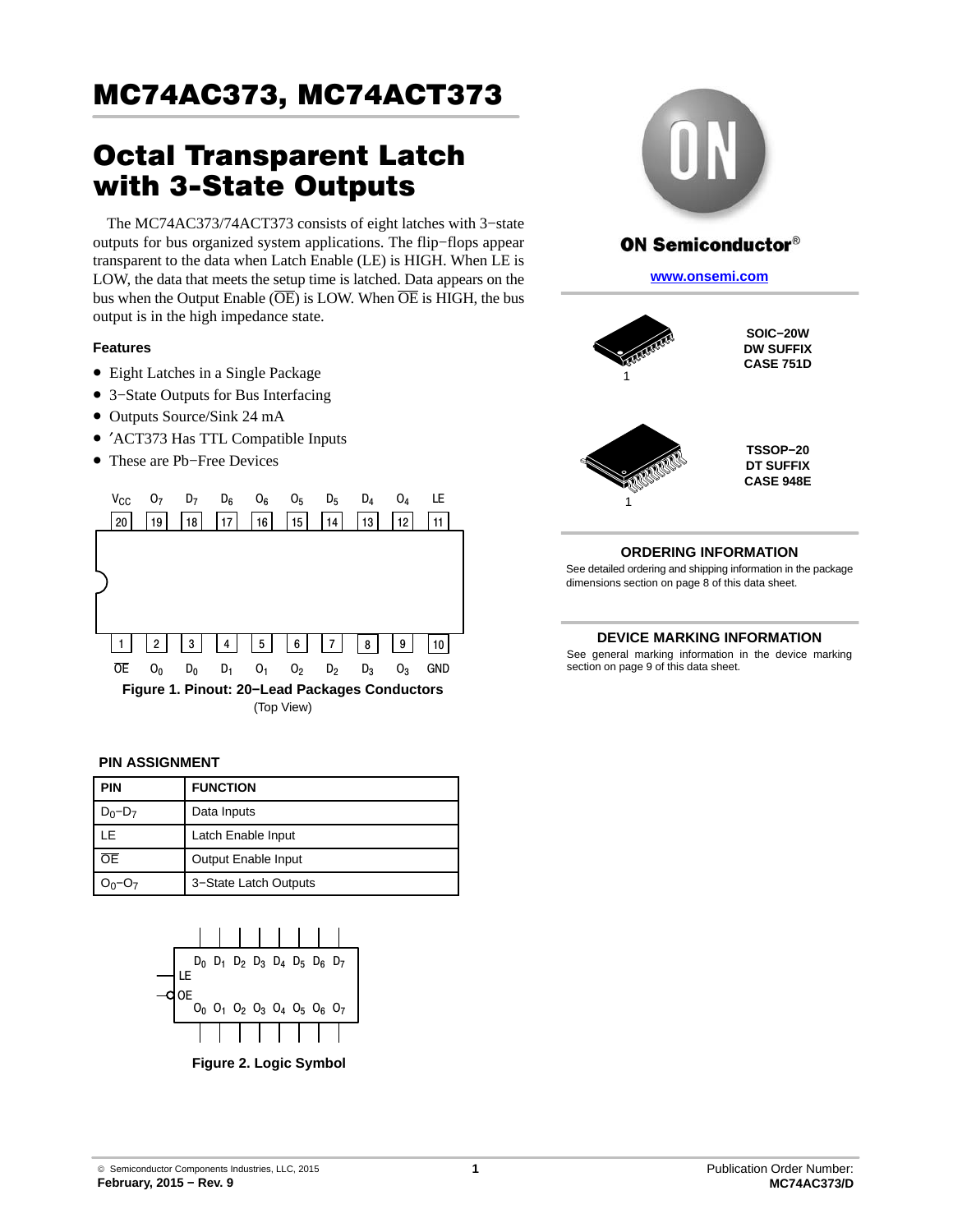#### **TRUTH TABLE**

|    | <b>Outputs</b> |   |  |
|----|----------------|---|--|
| ОE | LE             |   |  |
| н  |                |   |  |
|    | Н              |   |  |
|    | н              | н |  |
|    |                |   |  |

H = HIGH Voltage Level

L = LOW Voltage Level

Z = High Impedance

 $X = Immaterial$ 

 $O<sub>0</sub>$  = Previous  $O<sub>0</sub>$  before LOW-to-HIGH Transition of Clock

#### **FUNCTIONAL DESCRIPTION**

The MC74AC373/74ACT373 contains eight D−type latches with 3−state standard outputs. When the Latch Enable (LE) input is HIGH, data on the  $D_n$  inputs enters the latches. In this condition the latches are transparent, i.e., a latch output will change state each time its D input changes. When LE is LOW, the latches store the information that was present on the D inputs a setup time preceding the HIGH−to−LOW transition of LE. The 3-state standard outputs are controlled by the Output Enable  $(\overline{OE})$  input. When  $\overline{OE}$  is LOW, the standard outputs are in the 2-state mode. When  $\overline{OE}$  is HIGH, the standard outputs are in the high impedance mode but this does not interfere with entering new data into the latches.



NOTE: This diagram is provided only for the understanding of logic operations and should not be used to estimate propagation delays.

**Figure 3. Logic Diagram**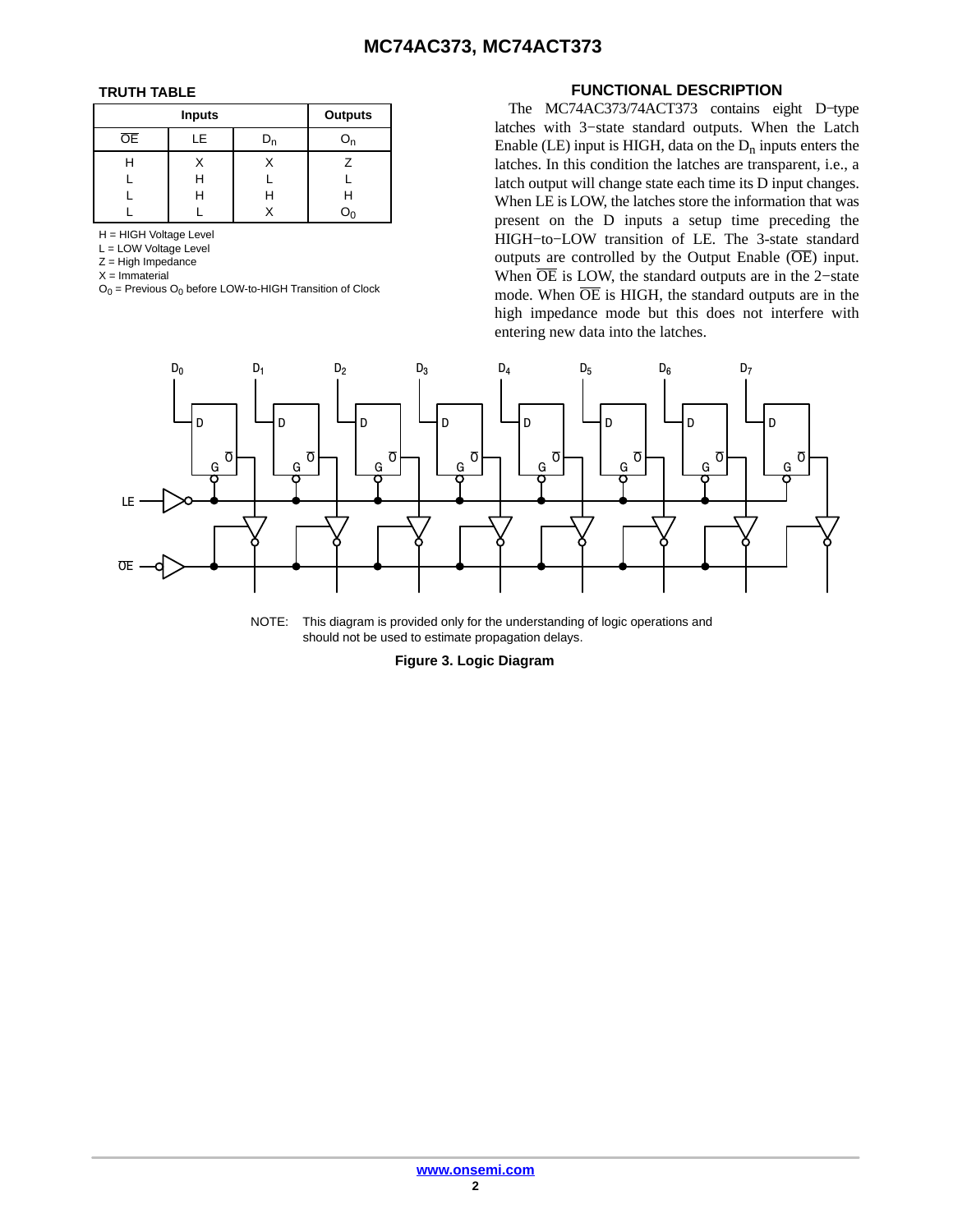#### **MAXIMUM RATINGS**

| Symbol           |                                                 | <b>Parameter</b>                                                                     | Value                    | Unit          |
|------------------|-------------------------------------------------|--------------------------------------------------------------------------------------|--------------------------|---------------|
| $V_{\rm CC}$     | DC Supply Voltage (Referenced to GND)           |                                                                                      | $-0.5$ to $+7.0$         | V             |
| $V_{IN}$         | DC Input Voltage (Referenced to GND)            | $-0.5$ to $V_{CC}$ +0.5                                                              | V                        |               |
| <b>VOUT</b>      | DC Output Voltage (Referenced to GND) (Note 1)  |                                                                                      | $-0.5$ to $V_{CC}$ +0.5  | V             |
| Ιıκ              | DC Input Diode Current                          |                                                                                      | ±20                      | mA            |
| <b>I</b> OK      | DC Output Diode Current                         |                                                                                      | ±50                      | mA            |
| $I_{\text{OUT}}$ | DC Output Sink/Source Current                   |                                                                                      | ±50                      | mA            |
| $_{\rm lcc}$     | DC Supply Current, per Output Pin               |                                                                                      | ±50                      | mA            |
| <b>I</b> GND     | DC Ground Current, per Output Pin               |                                                                                      | ±100                     | mA            |
| $T_{\text{STG}}$ | Storage Temperature Range                       |                                                                                      | $-65$ to $+150$          | $^{\circ}$ C  |
| Τı.              | Lead temperature, 1 mm from Case for 10 Seconds |                                                                                      | 260                      | $^{\circ}$ C  |
| $T_{\rm J}$      | Junction Temperature Under Bias                 |                                                                                      | 140                      | $^{\circ}$ C  |
| $\theta$ JA      | Thermal Resistance (Note 2)                     | <b>SOIC</b><br><b>TSSOP</b>                                                          | 65.8<br>110.7            | $\degree$ C/W |
| MSL              | <b>Moisture Sensitivity</b>                     |                                                                                      | Level 1                  |               |
| $F_R$            | <b>Flammability Rating</b>                      | Oxygen Index: 30% - 35%                                                              | UL 94 V-0 @ 0.125 in     |               |
| V <sub>ESD</sub> | <b>ESD Withstand Voltage</b>                    | Human Body Model (Note 3)<br>Machine Model (Note 4)<br>Charged Device Model (Note 5) | > 2000<br>> 200<br>>1000 | V             |
| Latchup          | Latchup Performance                             | Above $V_{CC}$ and Below GND at 85 $\degree$ C (Note 6)                              | ±100                     | mA            |

Stresses exceeding those listed in the Maximum Ratings table may damage the device. If any of these limits are exceeded, device functionality should not be assumed, damage may occur and reliability may be affected.

1.  $I_{OUT}$  absolute maximum rating must be observed.

2. The package thermal impedance is calculated in accordance with JESD 51−7.

3. Tested to EIA/JESD22−A114−A.

4. Tested to EIA/JESD22−A115−A.

5. Tested to JESD22−C101−A.

6. Tested to EIA/JESD78.

#### **RECOMMENDED OPERATING CONDITIONS**

| Symbol               | <b>Parameter</b>                                                       |                          | Min         | Typ   | Max               | Unit   |
|----------------------|------------------------------------------------------------------------|--------------------------|-------------|-------|-------------------|--------|
|                      |                                                                        | 'AC                      | 2.0         | 5.0   | 6.0               |        |
| $V_{\rm CC}$         | <b>Supply Voltage</b>                                                  | 'ACT                     | 4.5         | 5.0   | 5.5               | V      |
| $V_{IN}$ , $V_{OUT}$ | DC Input Voltage, Output Voltage (Ref. to GND)                         |                          | $\mathbf 0$ |       | $V_{\rm CC}$      | $\vee$ |
|                      |                                                                        | $V_{\text{CC}}$ @ 3.0 V  |             | 150   | -                 |        |
| $t_r$ , $t_f$        | Input Rise and Fall Time (Note 7)<br>'AC Devices except Schmitt Inputs | $V_{CC}$ @ 4.5 V         |             | 40    | $\qquad \qquad -$ | ns/V   |
|                      |                                                                        | $V_{CC}$ @ 5.5 V         |             | 25    |                   |        |
|                      | Input Rise and Fall Time (Note 8)                                      | $V_{CC}$ @ 4.5 V         |             | 10    |                   |        |
| $t_r$ , $t_f$        | 'ACT Devices except Schmitt Inputs<br>$V_{CC}$ @ 5.5 V                 |                          |             | 8.0   |                   | ns/V   |
| $T_A$                | Operating Ambient Temperature Range                                    | $-40$                    | 25          | 85    | $^{\circ}C$       |        |
| $I_{OH}$             | Output Current - High                                                  | $\overline{\phantom{0}}$ | -           | $-24$ | mA                |        |
| $I_{OL}$             | Output Current - Low                                                   |                          |             | 24    | mA                |        |

Functional operation above the stresses listed in the Recommended Operating Ranges is not implied. Extended exposure to stresses beyond the Recommended Operating Ranges limits may affect device reliability.

7.  $V_{IN}$  from 30% to 70%  $V_{CC}$ ; see individual Data Sheets for devices that differ from the typical input rise and fall times.

8.  $V_{\text{IN}}$  from 0.8 V to 2.0 V; see individual Data Sheets for devices that differ from the typical input rise and fall times.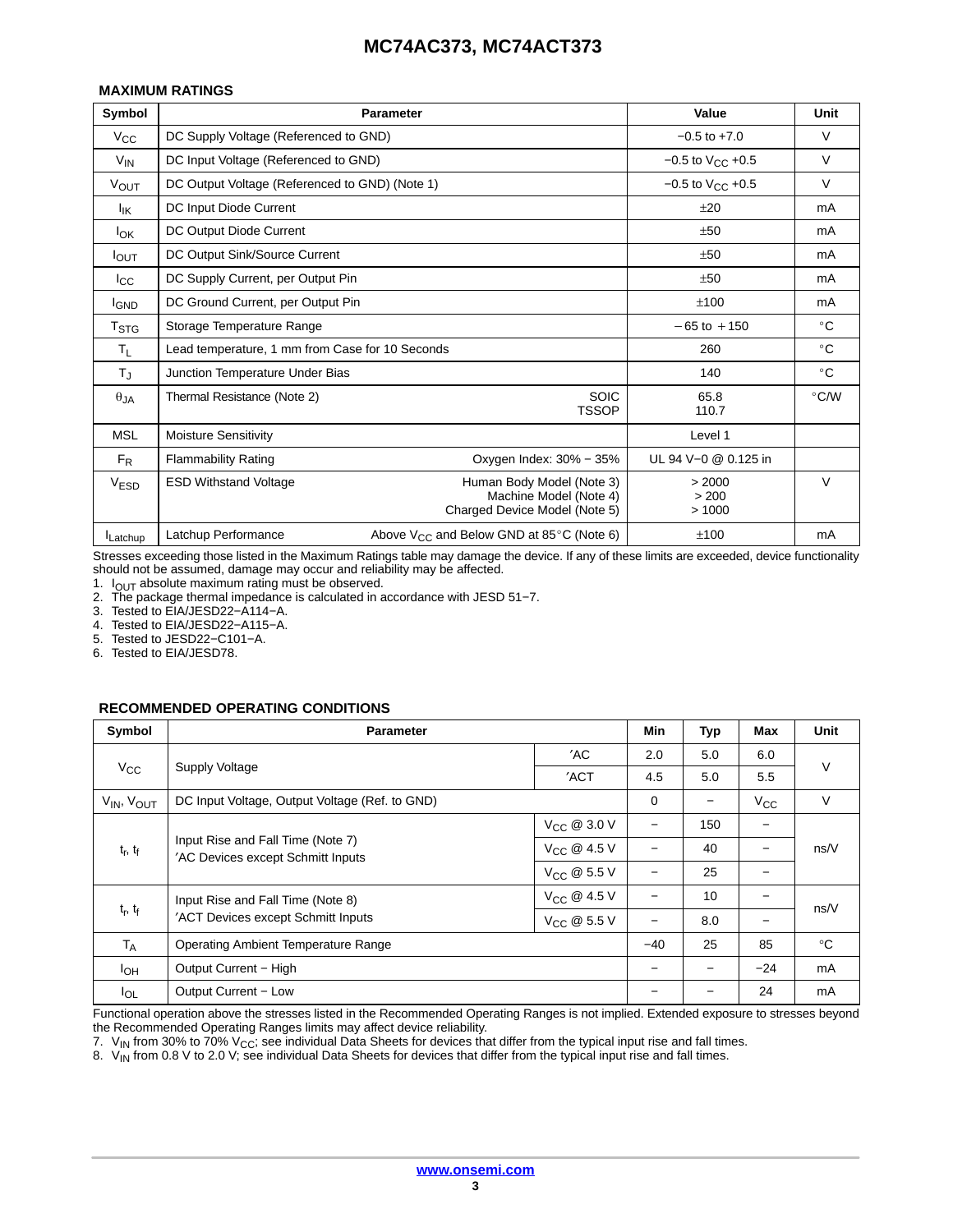#### **DC CHARACTERISTICS**

|                   |                                            |                   | <b>74AC</b>                                                        |                          | <b>74AC</b>                                   |        |                                                                                          |
|-------------------|--------------------------------------------|-------------------|--------------------------------------------------------------------|--------------------------|-----------------------------------------------|--------|------------------------------------------------------------------------------------------|
| Symbol            | <b>Parameter</b>                           | $V_{CC}$<br>(V)   | $T_A = +25^\circ C$                                                |                          | $T_A =$<br>$-40^{\circ}$ C to $+85^{\circ}$ C | Unit   | <b>Conditions</b>                                                                        |
|                   |                                            |                   | Typ                                                                |                          | <b>Guaranteed Limits</b>                      |        |                                                                                          |
| V <sub>IH</sub>   | Minimum High Level<br>Input Voltage        | 3.0<br>4.5<br>5.5 | 1.5<br>2.25<br>2.75                                                | 2.1<br>3.15<br>3.85      | 2.1<br>3.15<br>3.85                           | $\vee$ | $V_{OUT} = 0.1 V$<br>or $V_{CC}$ – 0.1 V                                                 |
| $V_{\parallel L}$ | Maximum Low Level<br>Input Voltage         | 3.0<br>4.5<br>5.5 | 1.5<br>2.25<br>2.75                                                | 0.9<br>1.35<br>1.65      | 0.9<br>1.35<br>1.65                           | $\vee$ | $V_{OUT} = 0.1 V$<br>or $V_{CC}$ – 0.1 V                                                 |
| VOH               | Minimum High Level<br>Output Voltage       | 3.0<br>4.5<br>5.5 | 2.99<br>4.49<br>5.49                                               | 2.9<br>4.4<br>5.4        | 2.9<br>4.4<br>5.4                             | $\vee$ | $I_{OUT} = -50 \mu A$                                                                    |
|                   |                                            | 3.0<br>4.5<br>5.5 | $\qquad \qquad -$<br>$\qquad \qquad -$<br>$\overline{\phantom{0}}$ | 2.56<br>3.86<br>4.86     | 2.46<br>3.76<br>4.76                          | $\vee$ | * $V_{IN}$ = $V_{IL}$ or $V_{IH}$<br>$-12$ mA<br>$-24$ mA<br>I <sub>OH</sub><br>$-24$ mA |
| $V_{OL}$          | Maximum Low Level<br>Output Voltage        | 3.0<br>4.5<br>5.5 | 0.002<br>0.001<br>0.001                                            | 0.1<br>0.1<br>0.1        | 0.1<br>0.1<br>0.1                             | $\vee$ | $I_{OUT} = 50 \mu A$                                                                     |
|                   |                                            | 3.0<br>4.5<br>5.5 | $\qquad \qquad -$<br>$\overline{\phantom{0}}$<br>$\equiv$          | 0.36<br>0.36<br>0.36     | 0.44<br>0.44<br>0.44                          | $\vee$ | * $V_{IN}$ = $V_{IL}$ or $V_{IH}$<br>$12 \text{ mA}$<br>24 mA<br>$I_{OL}$<br>24 mA       |
| $I_{IN}$          | Maximum Input<br>Leakage Current           | 5.5               | $\equiv$                                                           | ±0.1                     | ±1.0                                          | μA     | $V_1 = V_{CC}$ , GND                                                                     |
| $I_{OZ}$          | Maximum<br>3-State<br>Current              | 5.5               | $\equiv$                                                           | ±0.5                     | ±5.0                                          | μA     | $V_{I}$ (OE) = $V_{IL}$ , $V_{IH}$<br>$V_1 = V_{CC}$ , GND<br>$V_O = V_{CC}$ , GND       |
| loLD              | †Minimum Dynamic<br><b>Output Current</b>  | 5.5               | $\qquad \qquad -$                                                  | $\overline{\phantom{0}}$ | 75                                            | mA     | $V_{OLD} = 1.65 V$<br>Max                                                                |
| I <sub>OHD</sub>  |                                            | 5.5               | $\overline{a}$                                                     |                          | $-75$                                         | mA     | $VOHD = 3.85 V Min$                                                                      |
| $I_{\rm CC}$      | Maximum Quiescent<br><b>Supply Current</b> | 5.5               | $\overline{\phantom{0}}$                                           | 8.0                      | 80                                            | μA     | $V_{IN} = V_{CC}$ or GND                                                                 |

\*All outputs loaded; thresholds on input associated with output under test.

†Maximum test duration 2.0 ms, one output loaded at a time.

NOTE:  $I_{IN}$  and  $I_{CC}$  @ 3.0 V are guaranteed to be less than or equal to the respective limit @ 5.5 V V<sub>CC</sub>.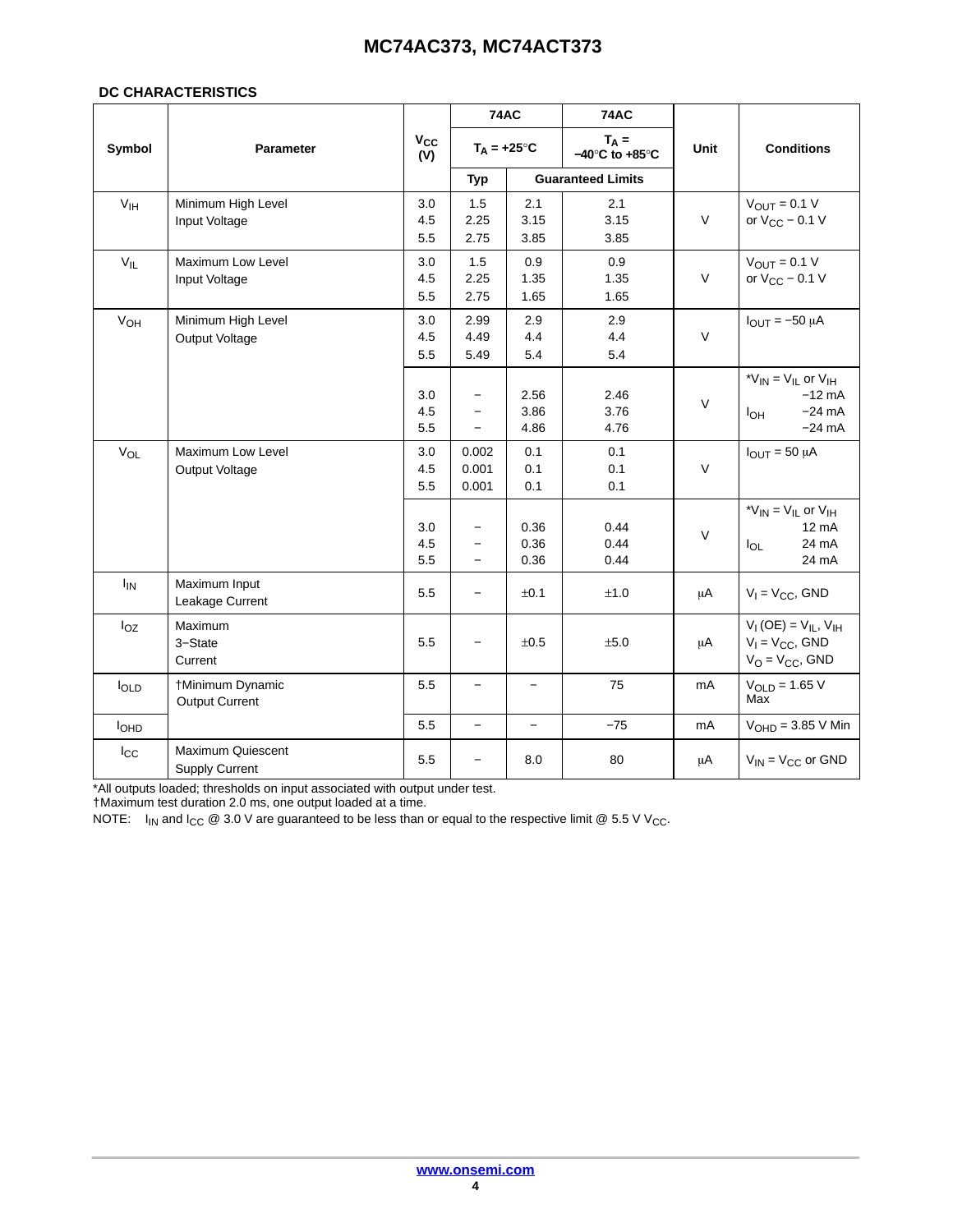|                  |                                            |                   |            | <b>74AC</b>                           |             |                                                            |              | <b>74AC</b> |             |  |  |
|------------------|--------------------------------------------|-------------------|------------|---------------------------------------|-------------|------------------------------------------------------------|--------------|-------------|-------------|--|--|
| Symbol           | <b>Parameter</b>                           | $V_{CC}$ *<br>(V) |            | $T_A = +25^{\circ}C$<br>$C_L = 50$ pF |             | $T_A = -40^\circ C$<br>to $+85^{\circ}$ C<br>$C_L = 50$ pF |              | <b>Unit</b> | Fig.<br>No. |  |  |
|                  |                                            |                   | Min        | <b>Typ</b>                            | Max         | Min                                                        | Max          |             |             |  |  |
| t <sub>PLH</sub> | Propagation Delay<br>$D_n$ to $O_n$        | 3.3<br>5.0        | 1.5<br>1.5 | 10<br>7.0                             | 13.5<br>9.5 | 1.5<br>1.5                                                 | 15<br>10.5   | ns          | $3 - 5$     |  |  |
| t <sub>PHL</sub> | <b>Propagation Delay</b><br>$D_n$ to $O_n$ | 3.3<br>5.0        | 1.5<br>1.5 | 9.5<br>7.0                            | 13<br>9.5   | 1.5<br>1.5                                                 | 14.5<br>10.5 | ns          | $3 - 5$     |  |  |
| t <sub>PLH</sub> | Propagation Delay<br>$LE$ to $O_n$         | 3.3<br>5.0        | 1.5<br>1.5 | 10<br>7.5                             | 13.5<br>9.5 | 1.5<br>1.5                                                 | 15<br>10.5   | ns          | $3 - 6$     |  |  |
| t <sub>PHL</sub> | Propagation Delay<br>LE to $O_n$           | 3.3<br>5.0        | 1.5<br>1.5 | 9.5<br>7.0                            | 12.5<br>9.5 | 1.5<br>1.5                                                 | 14<br>10.5   | ns          | $3 - 6$     |  |  |
| t <sub>PZH</sub> | Output Enable Time                         | 3.3<br>5.0        | 1.5<br>1.5 | 9.0<br>7.0                            | 11.5<br>8.5 | 1.0<br>1.0                                                 | 13<br>9.5    | ns          | $3 - 7$     |  |  |
| t <sub>PZL</sub> | Output Enable Time                         | 3.3<br>5.0        | 1.5<br>1.5 | 8.5<br>6.5                            | 11.5<br>8.5 | 1.0<br>1.0                                                 | 13<br>9.5    | ns          | $3 - 8$     |  |  |
| $t_{PHZ}$        | Output Disable Time                        | 3.3<br>5.0        | 1.5<br>1.5 | 10<br>8.0                             | 12.5<br>11  | 1.0<br>1.0                                                 | 14.5<br>12.5 | ns          | $3 - 7$     |  |  |
| t <sub>PLZ</sub> | Output Disable Time                        | 3.3<br>5.0        | 1.5<br>1.5 | 8.0<br>6.5                            | 11.5<br>8.5 | 1.0<br>1.0                                                 | 12.5<br>10   | ns          | $3 - 8$     |  |  |

### **AC CHARACTERISTICS** (For Figures and Waveforms − See AND8277/D at www.onsemi.com)

\*Voltage Range 3.3 V is 3.3 V ±0.3 V. Voltage Range 5.0 V is 5.0 V ±0.5 V.

### **AC OPERATING REQUIREMENTS**

|             |                                        |                   | <b>74AC</b>      |                      | <b>74AC</b>                                              |      |             |
|-------------|----------------------------------------|-------------------|------------------|----------------------|----------------------------------------------------------|------|-------------|
| Symbol      | <b>Parameter</b>                       | $V_{CC}$ *<br>(V) | $C_L = 50$ pF    | $T_A = +25^{\circ}C$ | $T_A = -40^\circ C$<br>to $+85^\circ$ C<br>$C_L = 50$ pF | Unit | Fig.<br>No. |
|             |                                        |                   | Typ              |                      | <b>Guaranteed Minimum</b>                                |      |             |
| $t_{\rm s}$ | Setup Time, HIGH or LOW<br>$D_n$ to LE | 3.3<br>5.0        | 3.5<br>2.0       | 5.5<br>4.0           | 6.0<br>4.5                                               | ns   | $3 - 9$     |
| $t_h$       | Hold Time, HIGH or LOW<br>$D_n$ to LE  | 3.3<br>5.0        | $-3.0$<br>$-1.5$ | 1.0<br>1.0           | 1.0<br>1.0                                               | ns   | $3 - 9$     |
| $t_w$       | LE Pulse Width, HIGH                   | 3.3<br>5.0        | 4.0<br>2.0       | 5.5<br>4.0           | 6.0<br>4.5                                               | ns   | $3 - 6$     |

\*Voltage Range 3.3 V is 3.3 V ±0.3 V.

Voltage Range 5.0 V is 5.0 V ±0.5 V.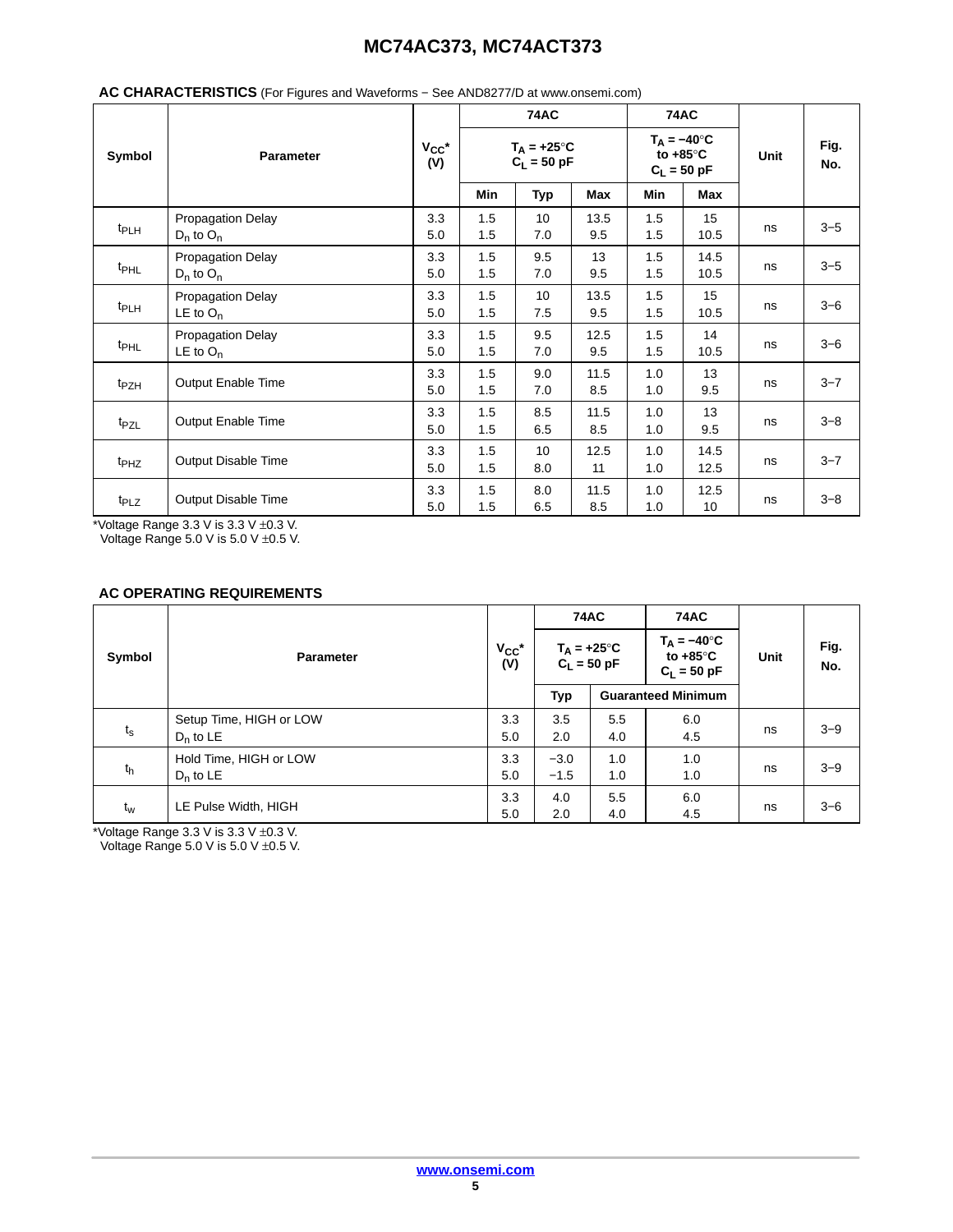#### **DC CHARACTERISTICS**

|                       |                                            |                     | 74ACT                                                |                          | 74ACT                                         |             |                                                                                    |
|-----------------------|--------------------------------------------|---------------------|------------------------------------------------------|--------------------------|-----------------------------------------------|-------------|------------------------------------------------------------------------------------|
| Symbol                | <b>Parameter</b>                           | $V_{\rm CC}$<br>(V) | $T_A = +25^{\circ}C$                                 |                          | $T_A =$<br>$-40^{\circ}$ C to $+85^{\circ}$ C | <b>Unit</b> | <b>Conditions</b>                                                                  |
|                       |                                            |                     | <b>Typ</b>                                           |                          | <b>Guaranteed Limits</b>                      |             |                                                                                    |
| V <sub>IH</sub>       | Minimum High Level<br>Input Voltage        | 4.5<br>5.5          | 1.5<br>1.5                                           | 2.0<br>2.0               | 2.0<br>2.0                                    | $\vee$      | $V_{\text{OUT}} = 0.1 V$<br>or $V_{CC}$ – 0.1 V                                    |
| $V_{IL}$              | Maximum Low Level<br>Input Voltage         | 4.5<br>5.5          | 1.5<br>1.5                                           | 0.8<br>0.8               | 0.8<br>0.8                                    | $\vee$      | $V_{\text{OUT}} = 0.1 V$<br>or $V_{CC}$ – 0.1 V                                    |
| V <sub>OH</sub>       | Minimum High Level<br>Output Voltage       | 4.5<br>5.5          | 4.49<br>5.49                                         | 4.4<br>5.4               | 4.4<br>5.4                                    | $\vee$      | $I_{\text{OUT}} = -50 \mu A$                                                       |
|                       |                                            | 4.5<br>5.5          | $\overline{\phantom{0}}$<br>$\overline{\phantom{0}}$ | 3.86<br>4.86             | 3.76<br>4.76                                  | $\vee$      | * $V_{IN}$ = $V_{IL}$ or $V_{IH}$<br>$-24$ mA<br>$I_{OH}$<br>$-24 \text{ mA}$      |
| <b>V<sub>OL</sub></b> | <b>Maximum Low Level</b><br>Output Voltage | 4.5<br>5.5          | 0.001<br>0.001                                       | 0.1<br>0.1               | 0.1<br>0.1                                    | $\vee$      | $I_{OUT} = 50 \mu A$                                                               |
|                       |                                            | 4.5<br>5.5          | $\overline{\phantom{0}}$<br>$\equiv$                 | 0.36<br>0.36             | 0.44<br>0.44                                  | $\vee$      | * $V_{IN}$ = $V_{IL}$ or $V_{IH}$<br>24 mA<br>$I_{OL}$<br>24 mA                    |
| $I_{IN}$              | Maximum Input<br>Leakage Current           | 5.5                 | $\overline{\phantom{0}}$                             | ±0.1                     | ±1.0                                          | μA          | $V_1 = V_{CC}$ , GND                                                               |
| $\Delta I_{CCT}$      | Additional Max. I <sub>CC</sub> /Input     | 5.5                 | 0.6                                                  | $\overline{\phantom{0}}$ | 1.5                                           | mA          | $V_1 = V_{CC} - 2.1 V$                                                             |
| $I_{OZ}$              | Maximum<br>3-State<br>Current              | 5.5                 | $\overline{\phantom{0}}$                             | ±0.5                     | ±5.0                                          | μA          | $V_{I}$ (OE) = $V_{IL}$ , $V_{IH}$<br>$V_1 = V_{CC}$ , GND<br>$V_O = V_{CC}$ , GND |
| loLD                  | †Minimum Dynamic                           | 5.5                 | $\qquad \qquad -$                                    | $\equiv$                 | 75                                            | mA          | $VOLD = 1.65 V Max$                                                                |
| I <sub>OHD</sub>      | <b>Output Current</b>                      | 5.5                 | $\equiv$                                             | $\overline{\phantom{0}}$ | $-75$                                         | mA          | $VOHD = 3.85 V Min$                                                                |
| $_{\text{Lcc}}$       | Maximum Quiescent<br><b>Supply Current</b> | 5.5                 |                                                      | 8.0                      | 80                                            | μA          | $V_{IN}$ = $V_{CC}$ or GND                                                         |

\*All outputs loaded; thresholds on input associated with output under test.

†Maximum test duration 2.0 ms, one output loaded at a time.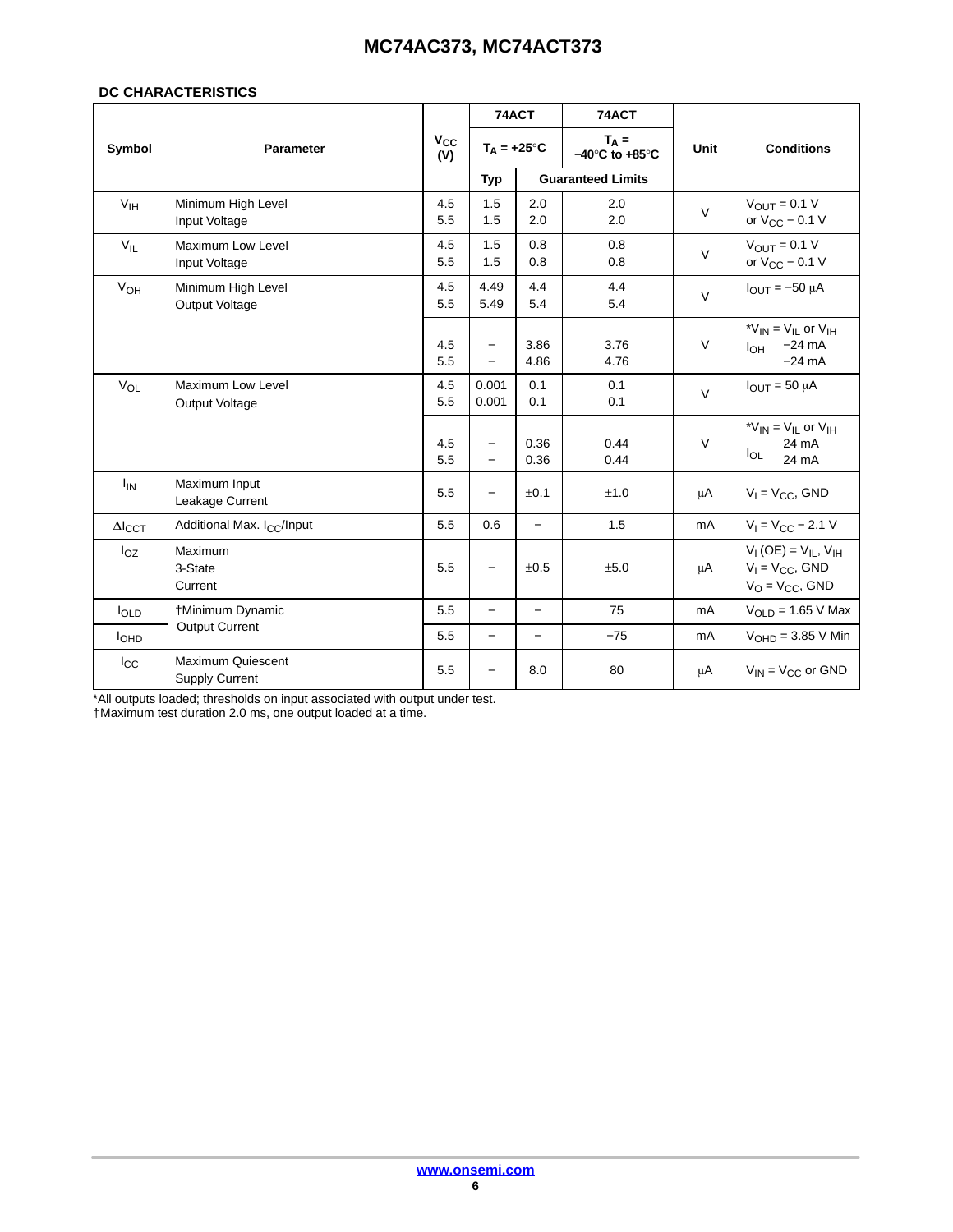|                  |                                            |     |                                      | 74ACT      |     | 74ACT                                                      |      |      |             |
|------------------|--------------------------------------------|-----|--------------------------------------|------------|-----|------------------------------------------------------------|------|------|-------------|
| Symbol           | <b>Parameter</b>                           |     | $T_A = +25^\circ C$<br>$C_L = 50$ pF |            |     | $T_A = -40^\circ C$<br>to $+85^{\circ}$ C<br>$C_L = 50$ pF |      | Unit | Fig.<br>No. |
|                  |                                            |     | Min                                  | <b>Typ</b> | Max | Min                                                        | Max  |      |             |
| t <sub>PLH</sub> | <b>Propagation Delay</b><br>$D_n$ to $O_n$ | 5.0 | 2.5                                  | 8.5        | 10  | 1.5                                                        | 11.5 | ns   | $3 - 5$     |
| t <sub>PHL</sub> | Propagation Delay<br>$D_n$ to $O_n$        | 5.0 | 2.0                                  | 8.0        | 10  | 1.5                                                        | 11.5 | ns   | $3 - 5$     |
| t <sub>PLH</sub> | <b>Propagation Delay</b><br>LE to $O_n$    | 5.0 | 2.5                                  | 8.5        | 11  | 2.0                                                        | 11.5 | ns   | $3 - 6$     |
| $t_{\text{PHL}}$ | <b>Propagation Delay</b><br>LE to $O_n$    | 5.0 | 2.0                                  | 8.0        | 10  | 1.5                                                        | 11.5 | ns   | $3 - 6$     |
| t <sub>PZH</sub> | Output Enable Time                         | 5.0 | 2.0                                  | 8.0        | 9.5 | 1.5                                                        | 10.5 | ns   | $3 - 7$     |
| t <sub>PZL</sub> | Output Enable Time                         | 5.0 | 2.0                                  | 7.5        | 9.0 | 1.5                                                        | 10.5 | ns   | $3 - 8$     |
| t <sub>PHZ</sub> | Output Disable Time                        | 5.0 | 2.5                                  | 9.0        | 11  | 2.5                                                        | 12.5 | ns   | $3 - 7$     |
| t <sub>PLZ</sub> | <b>Output Disable Time</b>                 | 5.0 | 1.5                                  | 7.5        | 8.5 | 1.0                                                        | 10   | ns   | $3 - 8$     |

#### **AC CHARACTERISTICS** (For Figures and Waveforms − See AND8277/D at www.onsemi.com)

\*Voltage Range 5.0 V is 5.0 V  $\pm$ 0.5 V.

#### **AC OPERATING REQUIREMENTS** (For Figures and Waveforms − See AND8277/D at www.onsemi.com)

|             |                                        |                   | 74ACT<br>$T_A = +25^{\circ}C$<br>$C_L = 50$ pF |                           | 74ACT |    |         |  |                                                          |
|-------------|----------------------------------------|-------------------|------------------------------------------------|---------------------------|-------|----|---------|--|----------------------------------------------------------|
| Symbol      | <b>Parameter</b>                       | $V_{CC}$ *<br>(V) |                                                |                           |       |    |         |  | $T_A = -40^\circ C$<br>to $+85^\circ$ C<br>$C_L = 50$ pF |
|             |                                        |                   | <b>Typ</b>                                     | <b>Guaranteed Minimum</b> |       |    |         |  |                                                          |
| $t_{\rm s}$ | Setup Time, HIGH or LOW<br>$D_n$ to LE | 5.0               | 3.0                                            | 7.0                       | 8.0   | ns | $3 - 9$ |  |                                                          |
| $t_h$       | Hold Time, HIGH or LOW<br>$D_n$ to LE  | 5.0               | $\mathbf 0$                                    | 0                         | 1.0   | ns | $3 - 9$ |  |                                                          |
| $t_w$       | LE Pulse Width, HIGH                   | 5.0               | 2.0                                            | 7.0                       | 8.0   | ns | $3 - 6$ |  |                                                          |

\*Voltage Range  $5.0$  V is  $5.0$  V  $\pm 0.5$  V.

#### **CAPACITANCE**

| Symbol               | <b>Parameter</b>                     | Value<br>Typ | Unit | <b>Test Conditions</b>          |
|----------------------|--------------------------------------|--------------|------|---------------------------------|
| $\sim$<br><b>UIN</b> | Input Capacitance                    | 4.5          | pF   | $V_{\text{CC}} = 5.0 \text{ V}$ |
| $C_{PD}$             | <b>Power Dissipation Capacitance</b> | 40           | pF   | $V_{C}$ = 5.0 V                 |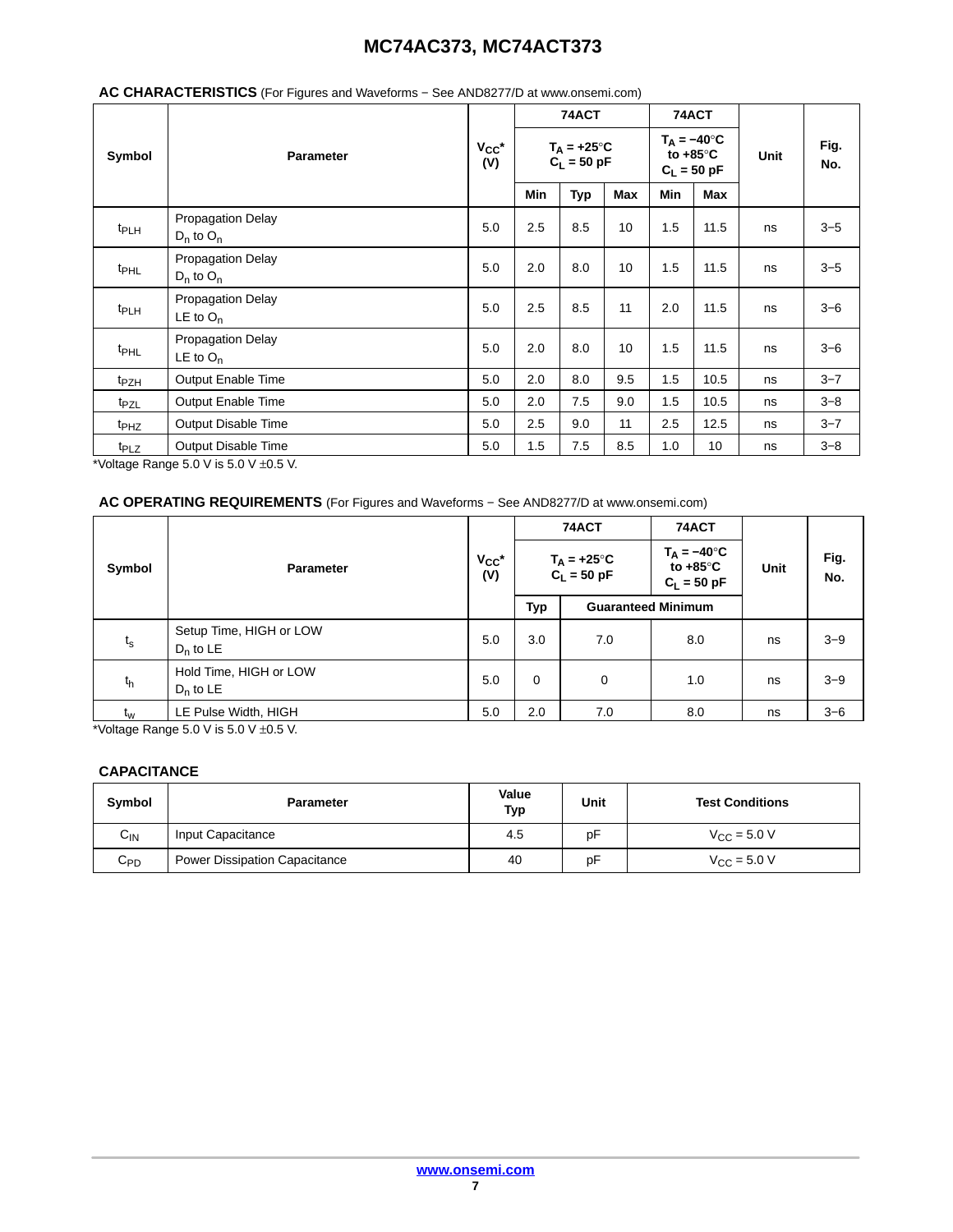#### <span id="page-7-0"></span>**ORDERING INFORMATION**

| <b>Device</b>   | Package               | Shipping <sup><math>\dagger</math></sup> |
|-----------------|-----------------------|------------------------------------------|
| MC74AC373DWG    | SOIC-20<br>(Pb-Free)  | 38 Units / Rail                          |
| MC74AC373DWR2G  | SOIC-20<br>(Pb-Free)  | 1000 / Tape & Reel                       |
| MC74ACT373DWG   | SOIC-20<br>(Pb-Free)  | 38 Units / Rail                          |
| MC74ACT373DWR2G | SOIC-20<br>(Pb-Free)  | 1000 / Tape & Reel                       |
| MC74AC373DTG    | TSSOP-20<br>(Pb-Free) | 75 Units / Rail                          |
| MC74AC373DTR2G  | TSSOP-20<br>(Pb-Free) | 2500 / Tape & Reel                       |
| MC74ACT373DTG   | TSSOP-20<br>(Pb-Free) | 75 Units / Rail                          |
| MC74ACT373DTR2G | TSSOP-20<br>(Pb-Free) | 2500 / Tape & Reel                       |

†For information on tape and reel specifications, including part orientation and tape sizes, please refer to our Tape and Reel Packaging Specifications Brochure, BRD8011/D.

#### **MARKING DIAGRAMS**



- WL,  $L$  = Wafer Lot<br>YY, Y = Year
- $=$  Year
- $WW, W = Work Week$
- G or = Pb−Free Package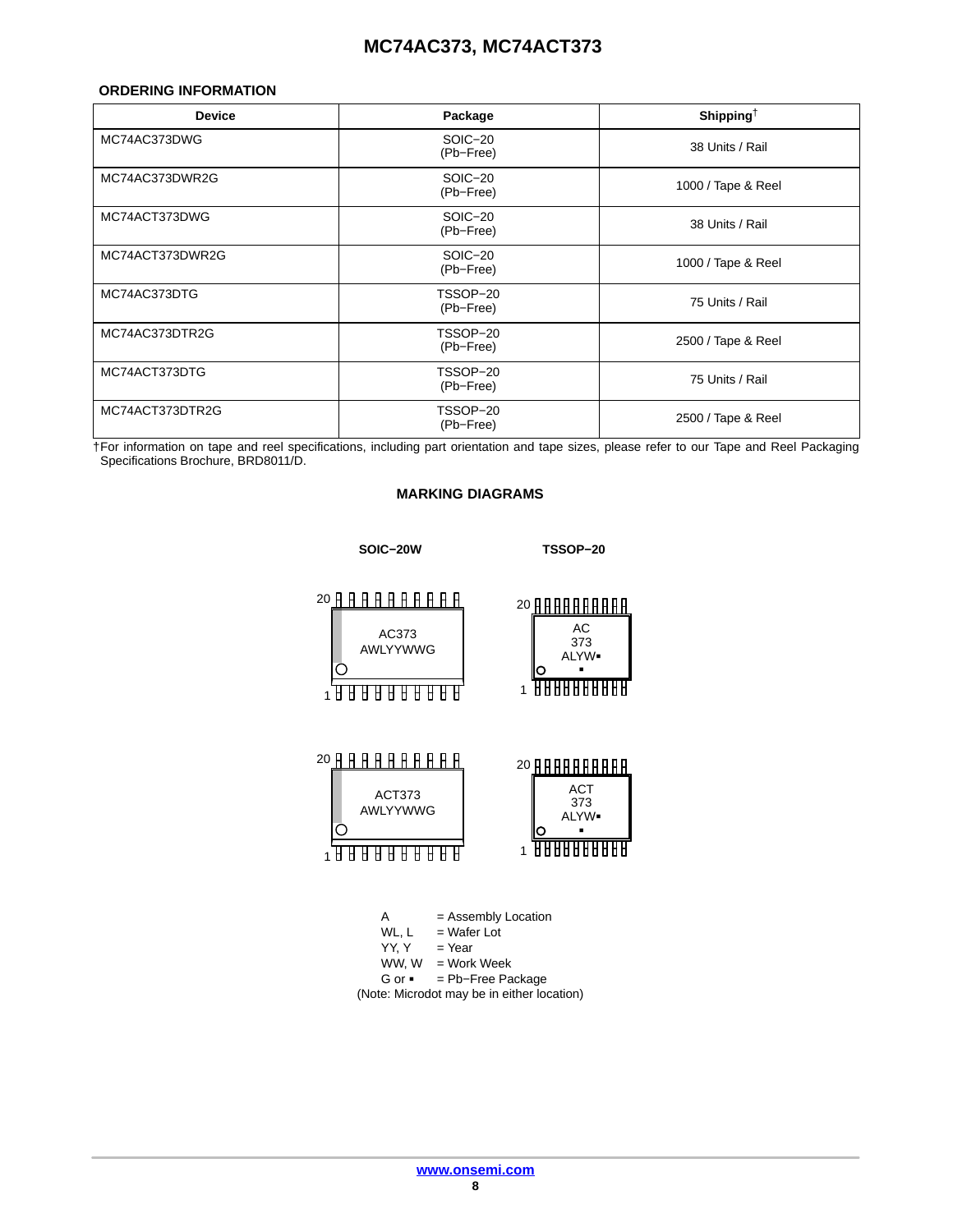### **PACKAGE DIMENSIONS**